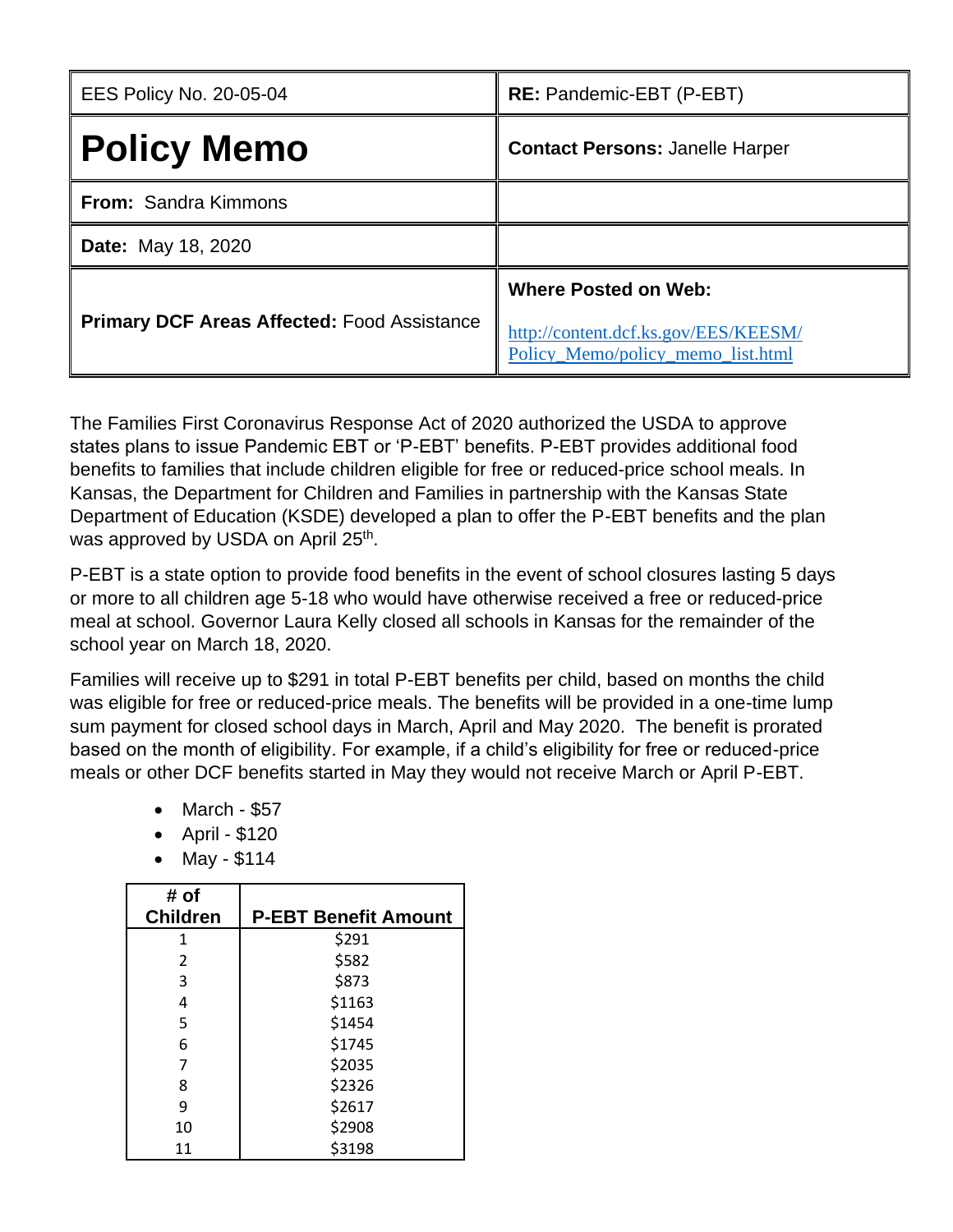DCF partnered with KSDE to obtain a list of free or reduced school meals recipients from the 2019-2020 school year, also known as the Benefits Issuance list. All schools in Kansas that participate in the National School Lunch Program will upload their most recent Benefits Issuance list to a DCF secure district portal. The Benefits Issuance list received from the schools also includes children that are not direct certified. This information will be used to help determine eligibility in KEES. The P-EBT benefits will be added to the household's existing EBT card. DCF will provide households with an EBT card if they do not already have an active EBT account. P-EBT benefits will be issued in a phased approach as listed below.

> • Phase 1: Households with school aged children (5 (as of 8/31/2019)-18) that are currently receiving or have received SNAP or TANF benefits during the 2019-2020 school year will be issued P-EBT benefits on their current EBT card May 21<sup>st</sup> – May 30<sup>th</sup>. A notice will not be sent to these households. These benefits will be issued on a staggered issuance schedule as seen below:

| If the clients last<br>name starts with: | The consumer will get their benefits<br>after 6:00am on the: |
|------------------------------------------|--------------------------------------------------------------|
| A or B                                   | 5/21/2020                                                    |
| C or D                                   | 5/22/2020                                                    |
| E, F, or G                               | 5/23/2020                                                    |
| $H, I$ or $J$                            | 5/24/2020                                                    |
| K or L                                   | 5/25/2020                                                    |
| м                                        | 5/26/2020                                                    |
| $N, O, P, Q$ or $R$                      | 5/27/2020                                                    |
| S                                        | 5/28/2020                                                    |
| T, U or V                                | 5/29/2020                                                    |
| W, X, Y or Z                             | 5/30/2020                                                    |

- Phase 2: TBA
- Phase 3: TBA

NOTE: There are a few exemptions that will not be included, such as: children whom have a household status other than in the home, a primary applicant or child who is deceased or households who last known address was out of state, incarceration.

Staff will begin seeing P-EBT programs in KEES starting May 18, 2020. At a high level here are the system changes:

- P-EBT will be a program
- P-EBT will be its own program block
	- $\circ$  Only the children will be included in the program block
- Other Program Assistance Detail Page
- EDBC
- Issuance History

P-EBT does not require an application through DCF. If schools have questions on how to provide student information, they will contact KSDE. For households who have questions about P-EBT benefits will contact DCF. Change of address caused by P-EBT will be addressed at next IR or Review.